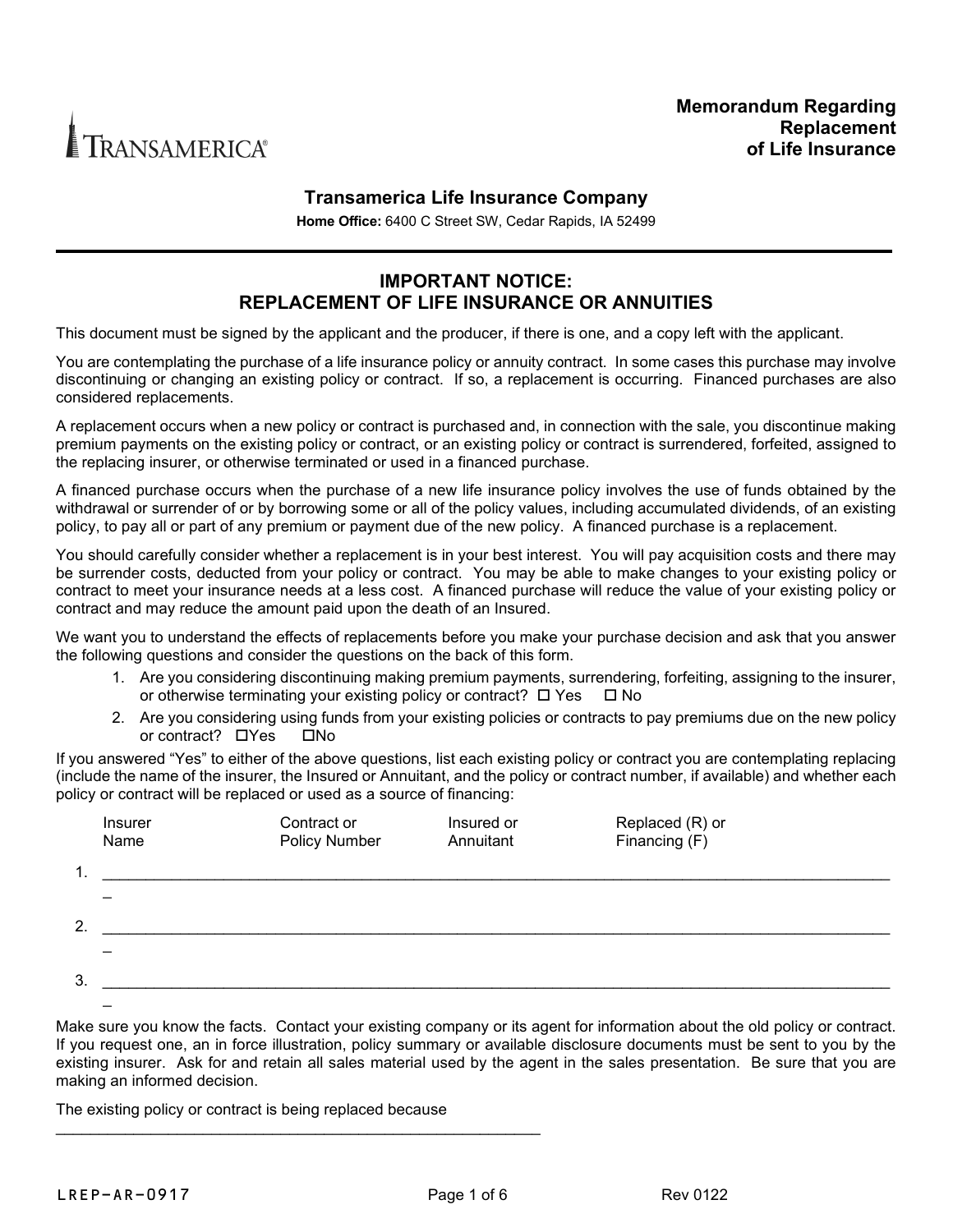I certify that the responses herein are, to the best of my knowledge, accurate:

| Applicant's Signature                                       | Applicant's Printed Name                                      | Date |
|-------------------------------------------------------------|---------------------------------------------------------------|------|
| Producer's Signature                                        | <b>Producer's Printed Name</b>                                | Date |
| I do not want this notice read aloud to me.<br>read aloud.) | (Applicants must initial only if they do not want this notice |      |

\_\_\_\_\_\_\_\_\_\_\_\_\_\_\_\_\_\_\_\_\_\_\_\_\_\_\_\_\_\_\_\_\_\_\_\_\_\_\_\_\_\_\_\_\_\_\_\_\_\_\_\_\_\_\_\_\_\_\_\_\_\_\_\_\_\_\_\_\_\_\_\_\_\_\_\_\_\_\_\_\_\_\_\_\_\_\_\_\_\_\_\_\_\_\_\_\_

\_\_\_\_\_\_\_\_\_\_\_\_\_\_\_\_\_\_\_\_\_\_\_\_\_\_\_\_\_\_\_\_\_\_\_\_\_\_\_\_\_\_\_\_\_\_\_\_\_\_\_\_\_\_\_\_\_\_\_\_\_\_\_\_\_\_\_\_\_\_\_\_\_\_\_\_\_\_\_\_\_\_\_\_\_\_\_\_\_\_\_\_\_\_\_\_\_

A replacement may not be in your best interest, or your decision could be a good one. You should make a careful comparison of the costs and benefits of your existing policy or contract and the proposed policy or contract. One way to do this it to ask the company or agent that sold you your existing policy or contract to provide you with information concerning your existing policy or contract. This may include an illustration of how your existing policy or contract is working now and how it would perform in the future based on certain assumptions. Illustrations should not, however, be used as a sole basis to compare policies or contracts. You should discuss the following with your agent to determine whether replacement or financing your purchase makes sense:

PREMIUMS:

\_\_\_\_\_\_\_\_\_\_\_

\_\_\_\_\_\_\_\_\_\_\_

Are they affordable? Could they change? You're older – are the premiums higher for the proposed new policy? How long will you have to pay premiums on the new policy? How long will you have to pay premiums on the old policy?

POLICY VALUES:

New policies usually take longer to build cash values and to pay dividends. Acquisition costs for the old policy may have been paid, you will incur costs for the new one. What surrender charges do the policies have? What expense and sales charges will you pay on the new policy? Does the new policy provide more insurance coverage?

INSURABILITY:

If your health has changed since you bought your old policy, the new one could cost you more, or you could be turned down.

You may need a medical exam for a new policy. Claims on most new policies for up to the first two years can be denied based on inaccurate statements. Suicide limitations may begin anew on the new coverage.

IF YOU ARE KEEPING THE OLD POLICY AS WELL AS THE NEW POLICY: How are premiums for both policies being paid? How will the premiums on your existing policy be affected? Will a loan be deducted from death benefits? What values from the old policy are being used to pay premiums?

IF YOU ARE SURRENDERING AN ANNUITY OR INTEREST SENSITIVE LIFE PRODUCT:

Will you pay surrender charges on your old contract? What is the interest rate guarantee for the new contract? Have you compared the contract charges or other policy expenses?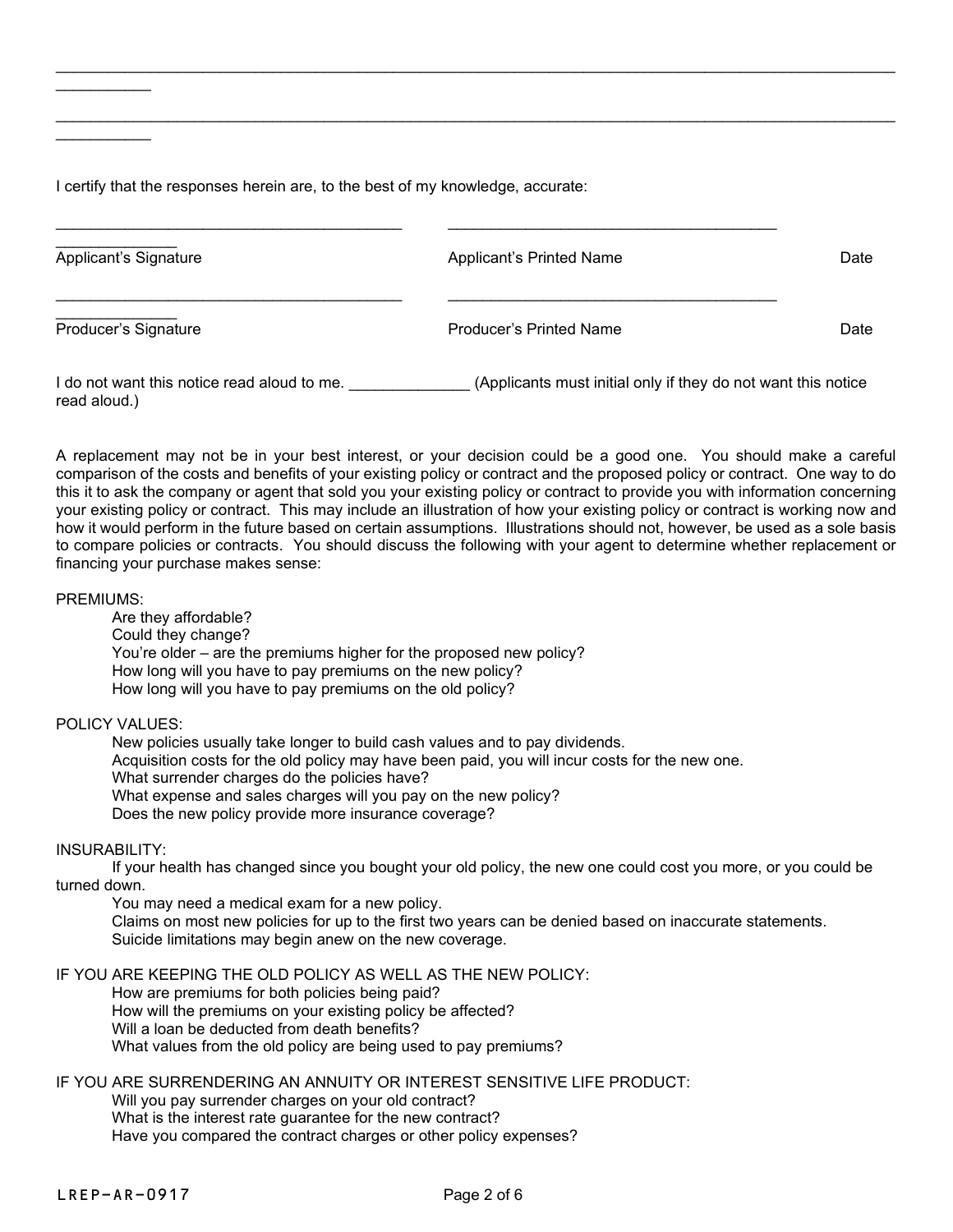OTHER ISSUES TO CONSIDER FOR ALL TRANSACTIONS: What are the tax consequences of buying the new policy?

Is this a tax-free exchange? *(See your tax advisor)* Is there a benefit from favorable "grandfathered" treatment of the old policy under the Federal tax code?

 $\_$  . The contribution of the contribution of  $\_$  . The contribution of  $\_$  ,  $\_$  ,  $\_$  ,  $\_$  ,  $\_$  ,  $\_$  ,  $\_$  ,  $\_$  ,  $\_$  ,  $\_$  ,  $\_$  ,  $\_$  ,  $\_$  ,  $\_$  ,  $\_$  ,  $\_$  ,  $\_$  ,  $\_$  ,  $\_$  ,  $\_$  ,  $\_$  ,  $\_$  ,  $\_$  ,  $\_$  ,  $\_$  ,

\_\_\_\_\_\_\_\_\_\_\_\_\_\_\_\_\_\_\_\_ \_\_\_\_\_\_\_\_\_\_\_\_\_\_\_\_\_\_\_\_ \_\_\_\_\_\_\_\_\_\_\_\_\_\_\_\_\_\_\_\_

Will the existing insurer be willing to modify the old policy? How does the quality and financial stability of the new company compare with your existing company?

Producer's Name: \_\_\_\_\_\_\_\_\_\_\_\_\_\_\_\_\_\_\_\_\_\_\_\_\_\_\_\_\_\_\_\_\_\_\_\_\_\_\_\_\_\_\_\_\_\_ Agent Number: \_\_\_\_\_\_\_\_\_\_\_\_\_\_\_\_\_\_\_

Replacing Company:  $\Box$  Transamerica Life Insurance Company

Applicant's Name: \_\_\_\_\_\_\_\_\_\_\_\_\_\_\_\_\_\_\_\_\_\_\_\_\_\_\_\_\_\_\_\_\_\_\_\_\_\_\_\_\_\_\_\_\_\_\_\_\_\_\_\_\_\_\_\_\_\_\_\_\_\_

I hereby certify that:

- $\Box$  I only used insurer-approved sales materials and copies of all sales materials used during the solicitation were left with the applicant (list form numbers below); or,
- $\Box$  If the sales material used was not insurer approved, copies of all sales materials and/or illustrations used during the solicitation were left with the applicant and also sent to Transamerica Employee Benefits for the policy file.

List form numbers of all preprinted sales materials used:

\_\_\_\_\_\_\_\_\_\_\_\_\_\_\_\_\_\_\_\_

 $\overline{\phantom{a}}$  , which is a set of the set of the set of the set of the set of the set of the set of the set of the set of the set of the set of the set of the set of the set of the set of the set of the set of the set of th

You must also attach a copy of any and all: 1) electronically presented information that describes the benefits, features, and costs of the specific policy or contract purchased; and 2) individualized sales materials, including illustrations or rate sheets.

\_\_\_\_\_\_\_\_\_\_\_\_\_\_\_\_\_\_\_\_\_\_\_\_\_\_\_\_\_\_\_\_\_\_\_\_\_\_\_\_\_\_\_\_\_\_\_\_\_\_\_\_\_\_\_\_\_ \_\_\_\_\_\_\_\_\_\_\_\_\_\_\_\_\_\_\_\_\_

Producer's Signature Date

I hereby certify that no sales materials or illustrations were used:

\_\_\_\_\_\_\_\_\_\_\_\_\_\_\_\_\_\_\_\_\_\_\_\_\_\_\_\_\_\_\_\_\_\_\_\_\_\_\_\_\_\_\_\_\_\_\_\_\_\_\_\_\_\_\_\_\_ \_\_\_\_\_\_\_\_\_\_\_\_\_\_\_\_\_\_\_\_\_ Producer's Signature **Date** Date of **Producer's Signature Date**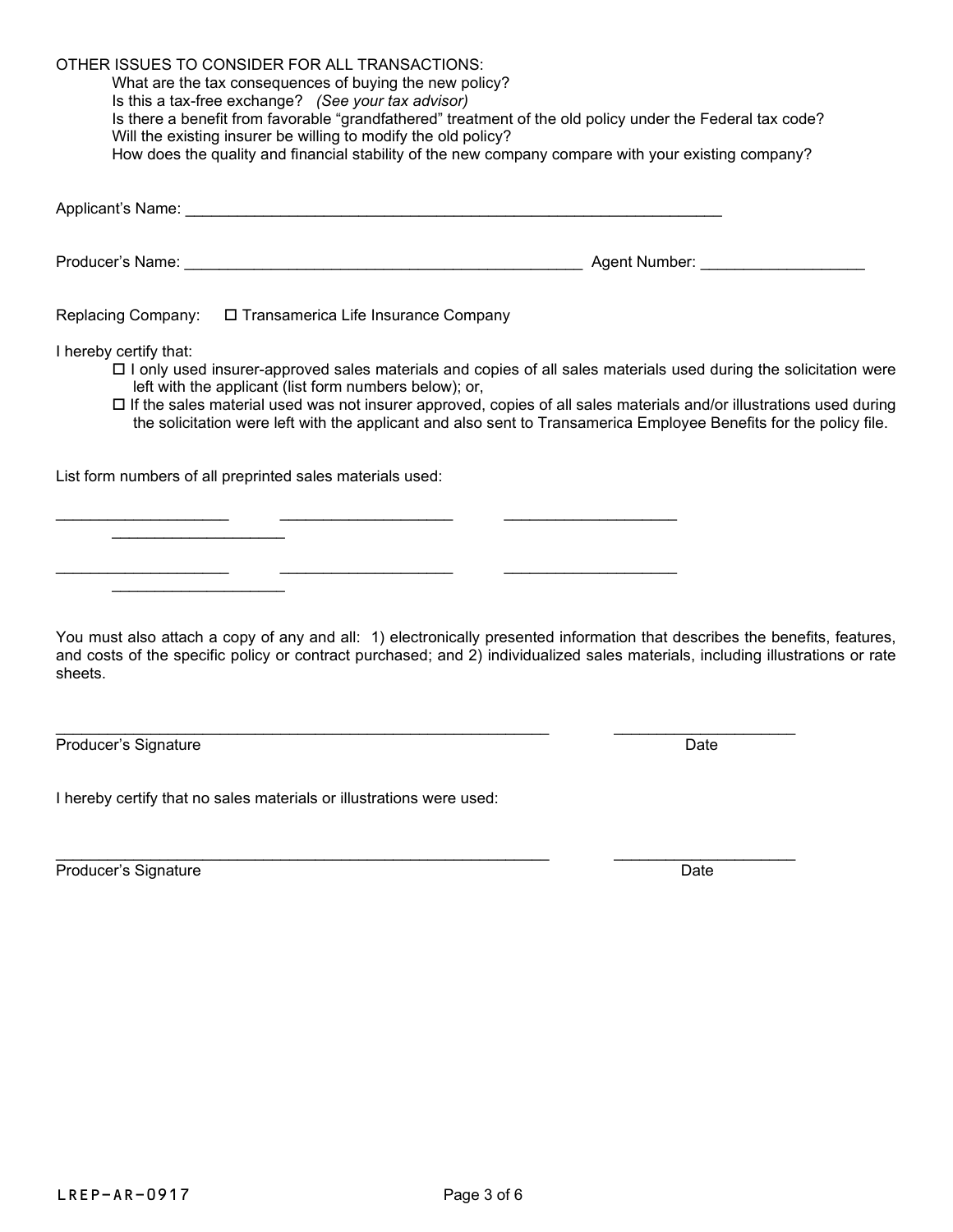## **LIFE INSURANCE AND ANNUITIES REPLACEMENT MEMORANDUM**

\_\_\_\_\_\_\_\_\_\_\_\_\_\_\_\_\_\_\_\_\_\_\_\_\_\_\_\_\_\_\_\_\_\_\_\_\_\_\_

\_\_\_\_\_\_\_\_\_\_\_\_\_\_\_\_\_\_\_\_\_\_\_\_\_\_\_\_\_\_\_\_\_\_\_\_

\_\_\_\_\_\_\_\_\_\_\_\_\_\_\_\_\_\_\_\_\_\_\_\_\_\_\_\_\_\_\_\_\_

\_\_\_\_\_\_\_\_\_\_\_\_\_\_\_\_\_\_\_\_\_\_\_\_\_\_\_\_\_\_\_\_\_

\_\_\_\_\_\_\_\_\_\_\_\_\_\_\_\_\_\_\_\_\_\_\_\_\_\_\_\_\_

### **EXISTING CONTRACT/POLICY PROPOSED CONTRACT/POLICY**

\_\_\_\_\_\_\_\_\_\_\_\_\_\_\_\_\_\_\_\_\_\_\_\_\_\_\_\_\_\_\_\_\_\_\_\_

\_\_\_\_\_\_\_\_\_\_\_\_\_\_\_\_\_\_\_\_\_\_\_\_\_\_\_\_\_\_\_\_\_

\_\_\_\_\_\_\_\_\_\_\_\_\_\_\_\_\_\_\_\_\_\_\_\_\_\_\_\_\_\_\_\_\_

\_\_\_\_\_\_\_\_\_\_\_\_\_\_\_\_\_\_\_\_\_\_\_\_\_\_\_\_\_

Owner/Annuitant(s)

Insurer

Contract #

Product Type\*

\_\_\_\_\_\_\_\_\_\_\_\_\_\_\_\_\_\_\_\_\_\_\_\_\_\_\_\_\_\_\_\_\_\_ Product Type\*

Application #

Insurer

Owner/Annuitant(s)

Product Name

Product Name

#### **FOR BOTH LIFE INSURANCE AND ANNUITIES**

| (Complete all that is applicable)                              |                                 |                                              |  |
|----------------------------------------------------------------|---------------------------------|----------------------------------------------|--|
| <b>CONTRACT OR POLICY</b><br><b>PROVISION</b>                  | <b>EXISTING CONTRACT/POLICY</b> | <b>REPLACEMENT</b><br><b>CONTRACT/POLICY</b> |  |
| <b>Current Proposed</b>                                        |                                 |                                              |  |
| Premium/                                                       |                                 |                                              |  |
| <b>Annual Consideration</b>                                    |                                 |                                              |  |
| <b>Current Contract Value</b>                                  |                                 |                                              |  |
| <b>Current Surrender Value</b>                                 |                                 |                                              |  |
| <b>Death Benefit Amount</b>                                    |                                 |                                              |  |
| <b>Current Interest Rate &amp;</b><br><b>Guarantee Period</b>  |                                 |                                              |  |
| <b>Guaranteed Minimum</b><br><b>Accumulation/Interest Rate</b> |                                 |                                              |  |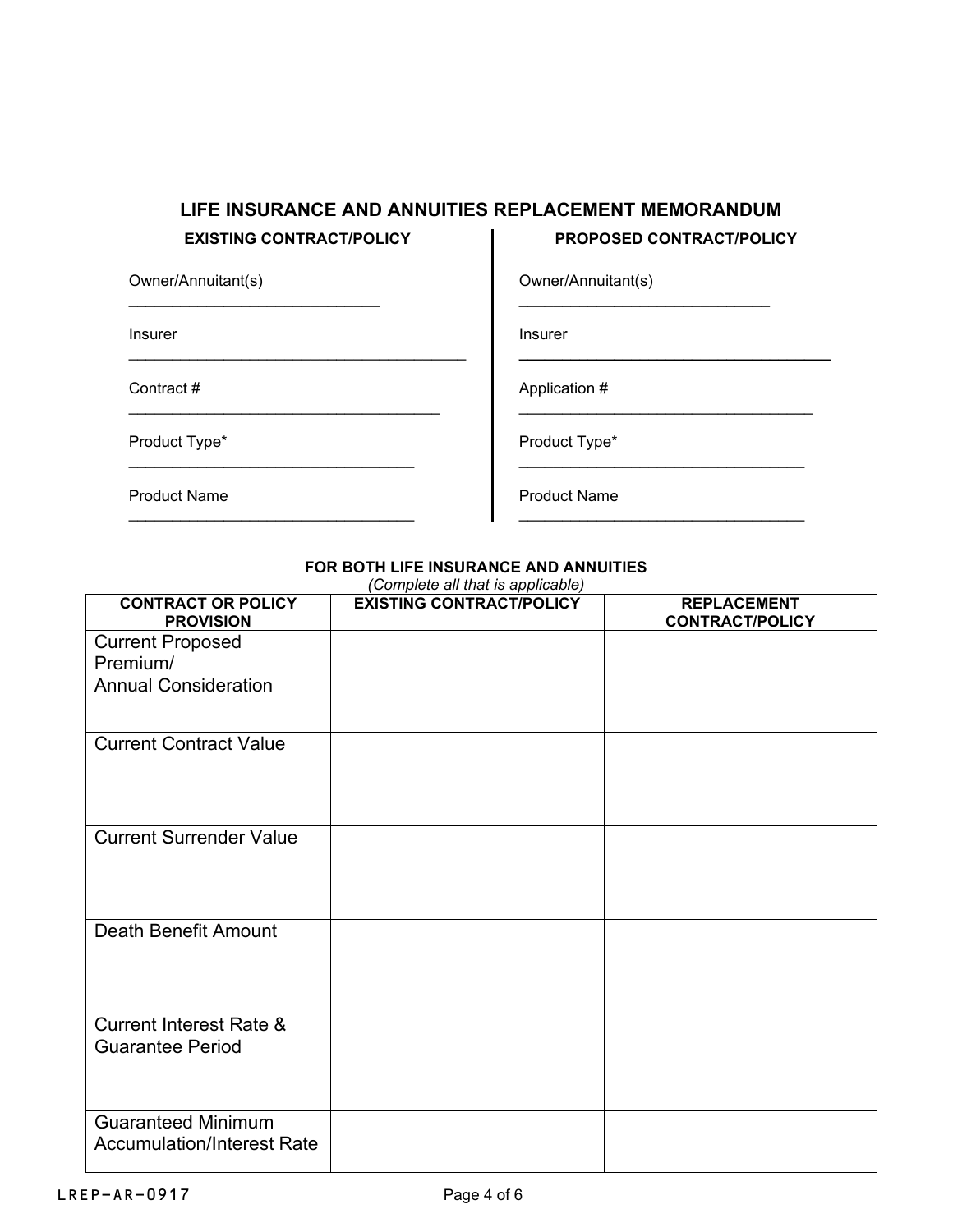\* Deferred Fixed Annuity, Deferred Variable Annuity, Deferred Indexed Fixed Annuity, Immediate Annuity, Indexed Life Insurance, Variable Life Insurance, Whole Life Insurance, Universal Life Insurance, Term Life Insurance and Endowment

| <b>CONTRACT OR POLICY</b><br><b>PROVISION</b>                                                      | <b>EXISTING CONTRACT/POLICY</b> | <b>REPLACEMENT</b><br><b>CONTRACT/POLICY</b> |
|----------------------------------------------------------------------------------------------------|---------------------------------|----------------------------------------------|
| <b>Surrender Charge Period</b><br>in Years/Charge<br>Percentage Per<br><b>Year/Years Remaining</b> |                                 |                                              |
| Are free withdrawals<br>available? If yes, what<br>percentage?<br>List options.                    |                                 |                                              |
| Other significant policy or<br>contract provisions                                                 |                                 |                                              |

# **FOR ANNUITIES ONLY**

| <b>CONTRACT OR POLICY</b><br><b>PROVISION</b>                                                   | <b>EXISTING CONTRACT/POLICY</b> | <b>REPLACEMENT</b><br><b>CONTRACT/POLICY</b> |
|-------------------------------------------------------------------------------------------------|---------------------------------|----------------------------------------------|
| Initial Bonus Percentage or<br>Amount                                                           |                                 |                                              |
| Potential Loss of Bonus if<br>Annuity is Exchanged,<br><b>Surrendered or Funds</b><br>Withdrawn |                                 |                                              |
| <b>Sub-Account Choices</b>                                                                      |                                 |                                              |
| Guaranteed<br><b>Purchase/Settlement</b><br><b>Options</b>                                      |                                 |                                              |

I have received a copy of this completed form.

\_\_\_\_\_\_\_\_\_\_\_\_\_\_

Owner/Annuitant's Signature Date Date Joint Owner/Annuitant's Signature Date

\_\_\_\_\_\_\_\_\_\_\_\_\_\_\_\_\_\_\_\_\_\_\_\_\_\_\_\_\_\_\_\_ / \_\_\_\_\_\_\_\_\_\_\_\_\_\_ \_\_\_\_\_\_\_\_\_\_\_\_\_\_\_\_\_\_\_\_\_\_\_\_\_\_\_\_\_\_\_ /

I certify that the above provisions, and any other significant provisions, of the existing policy or contract and the